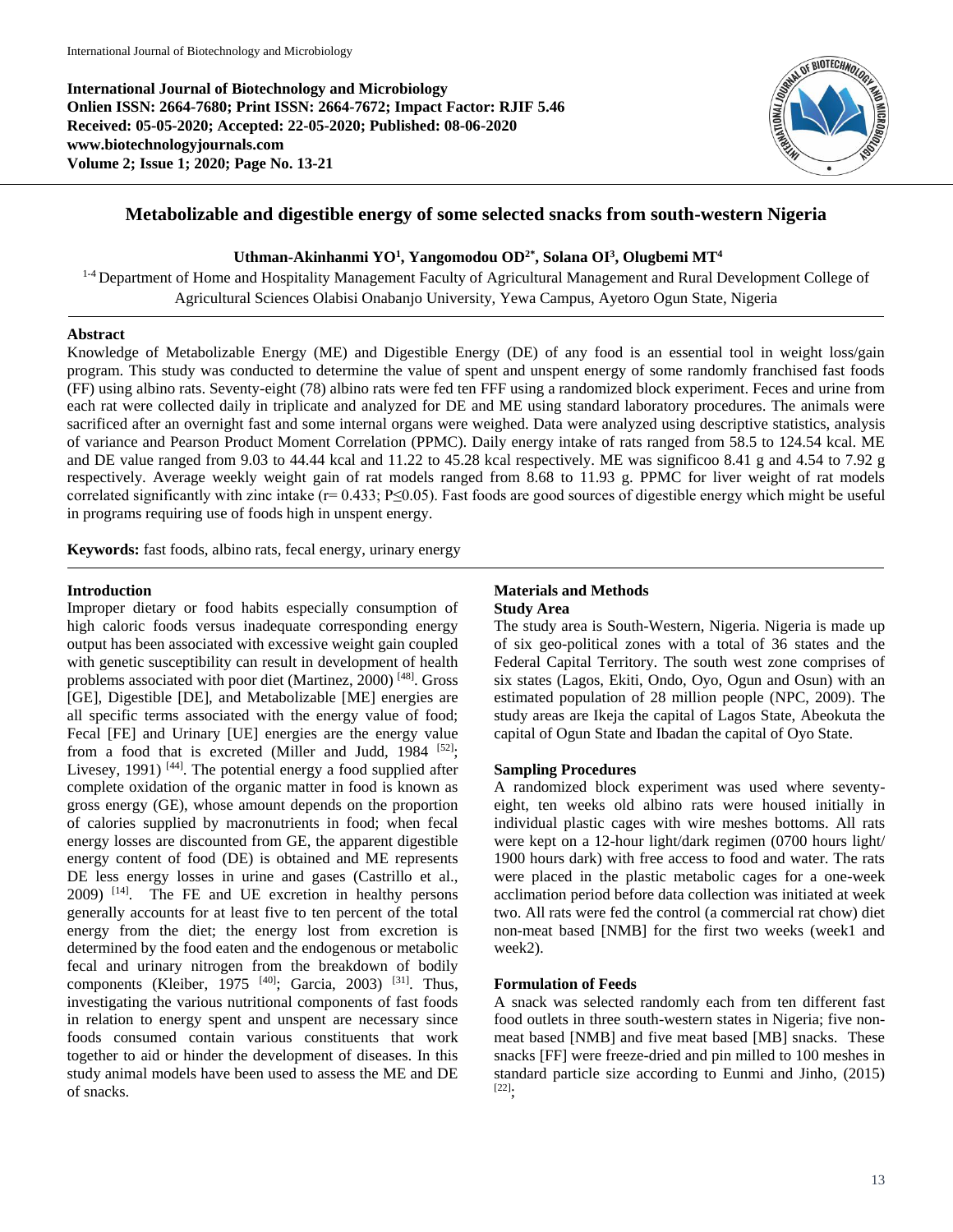and coded as follows: B30S [NMB]), doughnut 1; C30R [NMB], doughnut 2; S30T [NMB], doughnut 3; S60T [NMB], popcorn; T30R [NMB], doughnut 4 ; B40S [MB], scotched egg; T20R [MB], sausage roll 1; S20T [MB], sausage roll 2; C50R [MB], chicken pie and T10R [MB], meat pie.

### **Adaptation, Data Collection and Sacrifice**

The rats were stratified by weight and assigned randomly to one of four treatment groups: baseline (n=6), control (n=6), reference  $(n = 6)$  and Fast Foods [FF]  $(n=60)$  rats and was subjected to two weeks adaptation period; all four groups were fed the commercial rat chow during this period. After the adaptation period i.e. week three(3), the baseline and the control rats were fed commercially produced rat chows (normal rat chow), the reference group were fed commercially rat chow for growth which has a high protein content and the FF rats groups were fed the formulated feeds (each selected feed per group).

After the adaptation periods, the study was carried out in twelve weeks (six metabolic periods) i.e. week 3 through week 14 (Garcia, 2003)<sup>[31]</sup>. Feces and urine were collected from each rat in a metabolic cage daily at 08:00 hours. Each urine collection tube contained 1 ml of 10% HCl, which was added to reduce nitrogen loss in the urine (Ozelci and Leveille, 1997)<sup>[55]</sup>. The collected feces sample was sprayed with 0.5N sulfuric acid and dried for 48 hours at 75°C, then crushed and stored at  $-10^{\circ}$ C to prevent decomposition and the volatilization of nitrogen content (Eunmi and Jinho, 2015)<sup>[22]</sup>. Food intake for baseline, control, reference and FF groups were recorded daily. Body weight, in grams, was measured and recorded daily for all rats. The baseline group was sacrificed after an overnight fast prior to the beginning of the metabolic periods (Garcia, 2003)<sup>[31]</sup>. The baseline group was included in this study to show differences in energy accumulation of the control, reference and FF group carcasses throughout the six metabolic periods (Garcia, 2003<sup>[31]</sup>; Chiem *et al*., 2009). The control, reference and FF rats were fasted overnight, weighed and sacrificed after Metabolic Period 6 (Week 14).

Energy from FF, reference and control diet, feces, urine, and carcasses were determined using the bomb calorimeter (Parr 1722 Bomb Calorimeter, Moline, IL). GE measurements from the bomb calorimeter were used to determine the DE and ME of the control diet, the reference and FF component. Baseline rat data was used to determine the total energy gained by control, reference and FF rats.

Livesey (1989) established a calculation for determining the Digestible (DE) and metabolizable energy (ME) of a component within a diet: ME= Gross intake energy – (gross fecal energy + gross urine energy) [Energy value was recorded in kcal]. DE**=** Gross intake energy - gross fecal energy, [Energy values was recorded as kcal].

The heat of combustion and the total GE values for the baseline, control, reference and FF groups were compared to obtain the energy retained within the tissues of the rats. The average GE value for the baseline was subtracted from each individual rat in the control, reference and the FF group to provide the value of GE gained (Garcia, 2003<sup>[31]</sup>; Chiem et al., 2009). The nutrient composition of these feeds were carried out separately using standard laboratory procedures, but was not presented as tables in this study, but was correlated with the outcome of the aim of correlated with the outcome of the aim of this study.

#### **Results and Discussion Results**

**Table 1** shows the metabolizable and digestible energies of rats fed sample snacks. Urinary energy was significantly higher in the MB groups in comparison with the NMB group, whereas; fecal energy was significantly higher in the NMB group in comparison with the MB group. Likewise ME and DE were significantly higher in the NMB group in comparison with the MB group. Average feed intake within the B40S-fed group was constant throughout the 6 metabolic periods such that the weight of actual intake was  $\geq 28g$  within the non-meat based group, S60T-fed group maintained a high value of  $\geq$ 27g throughout the study period with S30T- fed group exhibiting a haphazard value of actual feed throughout the study period.

**Table 1:** Metabolizable and digestible energy of feeds

| <b>Rats fed diet</b> |            | Urinary energy (kcal) Fecal energy (kcal) |                               | GE (kcal)                                                                        |                            |                                                 |                             | ME (kcal/g) $DE$ (kcal/g) Net energy (kcal) Av intake daily (Kcal) |
|----------------------|------------|-------------------------------------------|-------------------------------|----------------------------------------------------------------------------------|----------------------------|-------------------------------------------------|-----------------------------|--------------------------------------------------------------------|
| <b>B30S</b>          | <b>NMB</b> | $1.00^{\circ}+0.20$                       | $84.16^a \pm 0.37$            | $115.66^{\circ}$ ± 2.00                                                          | $3.05^{bc}+1.54$           | $3.15^{bc}+1.63$                                | $62.28^b + 2.00$            | $113.84^b \pm 0.49$                                                |
| C30R                 | <b>NMB</b> | $0.90^{\circ}$ ± 0.08                     | $82.46^{ab} \pm 0.90$         | $114.95^{\rm b} + 3.07$                                                          | $3.16^{b} + 1.82$          | $3.25^{\rm b} + 2.41$                           | $61.57^b \pm 3.07$          | $113.67^{\rm b} \pm 0.76$                                          |
| S <sub>30</sub> T    | <b>NMB</b> | $0.52cd+0.03$                             | $83.63^{a} + 6.12$            | $111.69^{\rm b} \pm 0.512.75^{\rm bede} \pm 6.6022.81^{\rm bcd} \pm 6.55$        |                            |                                                 | $58.30^{b} + 0.51$          | $109.45^{\rm b} + 0.20$                                            |
| S60T                 | <b>NMB</b> | $0.83^{\circ}$ ±0.62                      | $79.01^{bc} \pm 3.80$         | $124.54^{a}+2.57$                                                                | $4.44^a \pm 5.34$          | $4.53^a \pm 5.81$                               | $71.17^{\mathrm{a}}\pm2.59$ | $114.18^{\circ}$ ±0.58                                             |
| <b>T30R</b>          | <b>NMB</b> | $0.52cd+0.04$                             | $76.90^{\text{cd}} + 0.82$    | $116.28^b + 0.86$                                                                | $3.90^{a}+1.16$            | $3.95^{a}+1.19$                                 | $62.90^{\rm b} + 0.86$      | $113.56^{\mathrm{b}}+0.19$                                         |
| <b>B40S</b>          | MВ         | $2.22^a \pm 0.02$                         | $68.29^{f}+0.91$              | $79.55^{\text{d}} \pm 0.51$                                                      | $0.90^{g}+1.19$            | $1.12^{f}+1.24$                                 | $26.17^{d} \pm 0.51$        | $76.88^{\text{cd}} \pm 0.19$                                       |
| T <sub>20</sub> R    | MB         | $1.70^b \pm 0.03$                         | $74.06^{\text{de}} \pm 0.65$  | $99.33^{\circ} \pm 0.55$                                                         |                            | $2.36^{\text{def}}\pm 0.90$ 2.53bcde $\pm 0.92$ | $45.95^{\circ} \pm 0.55$    | $97.66^{bc}0.15$                                                   |
| S20T                 | MВ         | $1.70^b + 0.05$                           | $71.18$ <sup>ef</sup> $+0.76$ | $100.35^{\circ} \pm 1.0412.75^{\text{bcde}} \pm 1.2412.92^{\text{bcd}} \pm 1.21$ |                            |                                                 | $46.97^{\circ} \pm 1.04$    | $98.86^{bc}+0.29$                                                  |
| C50R                 | MB.        | $1.48^{\rm b} + 0.13$                     | $36.14^{i} \pm 0.22$          | $58.55^{f}+1.70$                                                                 | $2.09^{\text{ef}}\pm 2.05$ | $2.24$ <sup>de</sup> +1.92                      | $5.16^{\rm f} \pm 1.70$     | $56.66^{\circ}$ ± 0.80                                             |
| <b>T10R</b>          | <b>MB</b>  | $1.70^{\rm b} + 0.04$                     | $44.07^{\rm h} + 0.58$        | $63.99^{\circ}+2.74$                                                             | $1.82^{f}+2.13$            | $1.99^{\rm e}{+2.17}$                           | $10.61^{\circ}+2.74$        | $62.99^{d} \pm 1.20$                                               |
| Control              | <b>NMB</b> | $0.05^{\text{d}} + 0.02$                  | $21.25^{\mathrm{i}} \pm 0.46$ | $45.92$ <sup>s</sup> $\pm$ 9.78                                                  |                            | $2.43cdef+0.96$ 2.44 <sup>cde</sup> +0.96       | $-7.46^{\circ}$ $\pm 5.77$  | $41.29^{\mathrm{f}}\pm3.1854.49^{\mathrm{e}}\pm0.18$               |
| Reference            | MB         | $2.22^{\mathrm{a}}\pm0.04$                | $49.27^{8}+0.77$              | $54.60^{\circ}$ ±0.55                                                            | $0.31g + 0.12$             | $0.53^{f}+0.12$                                 | $1.22^{f} \pm 0.55$         |                                                                    |
| Baseline             | <b>NMB</b> | $0.63^{\rm d}$ ± 0.03                     | $21.29 + 0.47$                | $3.38f_{\pm}2.32$                                                                | $3.14^{bc} \pm 0.19$       | $3.15^{bc}+0.19$                                | NA                          | $48.76^{\rm ef} \pm 0.76$                                          |

abcdefghij Means along the serial column with different superscripts have significant difference  $(p<0.05)$ 

The average weight gain during the metabolic periods as shown in plate 1, revealed a peak in C30R-fed group. At the beginning of the metabolic periods, there appeared to be no significant difference between all groups, but at the end of the

6 metabolic periods, there were significant difference across all groups with the control and reference group having the least total weight but with no significant difference. Animals in the FF groups continued to gain weight and were heavier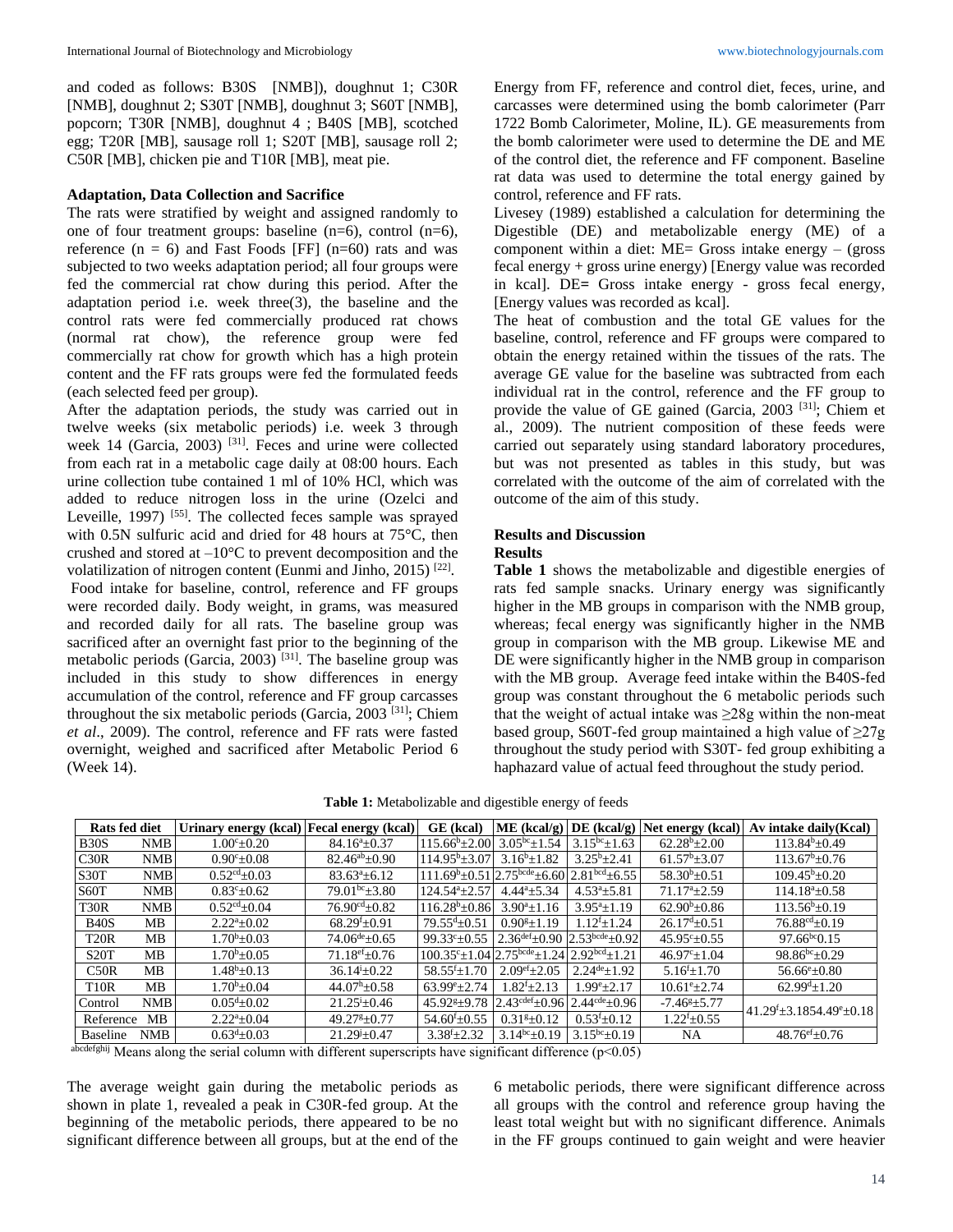than control animals throughout the study period.



**Fig 1:** Average weekly weight gain of rat models

Table 2 shows the average and total weight gain of the rat models with both NMB and MB groups having no significant difference in initial weight. There were variations in average and the overall weights among groups.

| <b>Table 2:</b> Weight gain of rat models in grams |                                |                                 |                               |  |  |  |  |  |  |
|----------------------------------------------------|--------------------------------|---------------------------------|-------------------------------|--|--|--|--|--|--|
| Rats fed diet                                      | Initial weight(g)              | Final weight $(g)$              | Total weight gain (g)         |  |  |  |  |  |  |
| <b>B30S</b><br>NMB                                 | $111.11^a \pm 21.66$           | $216.52^{ab} \pm 29.89$         | $105.41^{bc} \pm 10.47$       |  |  |  |  |  |  |
| C30R<br><b>NMB</b>                                 | $117.74^a \pm 13.26$           | $260.92^{\mathrm{a}} \pm 57.69$ | $143.18^a \pm 44.52$          |  |  |  |  |  |  |
| S <sub>30</sub> T<br><b>NMB</b>                    | $121.61^a \pm 21.80$           | $229.17^{ab} + 18.57$           | $107.56^{bc}$ ± 6.36          |  |  |  |  |  |  |
| S <sub>60</sub> T<br><b>NMB</b>                    | $88.66^a \pm 21.17$            | $200.30^{bc} + 16.15$           | $111.56^{bc} + 5.75$          |  |  |  |  |  |  |
| T <sub>30</sub> R<br><b>NMB</b>                    | $110.50^{\circ}$ ±5.76         | $228.59^{ab} \pm 25.09$         | $118.08^{abc}$ ± 19.47        |  |  |  |  |  |  |
| <b>B40S</b><br>MВ                                  | $92.32^{\mathrm{a}} \pm 30.26$ | $196.52^{bc} \pm 29.30$         | $104.19^{\circ}$ ±4.86        |  |  |  |  |  |  |
| T <sub>20</sub> R<br>MB0                           | $107.06^a \pm 35.49$           | $229.06^{ab} + 40.84$           | $122.03^{abc} + 5.34$         |  |  |  |  |  |  |
| S <sub>20</sub> T<br>MВ                            | $102.97^{\mathrm{a}}\pm3.67$   | $229.87^{ab} + 7.39$            | $126.90^{abc} \pm 10.07$      |  |  |  |  |  |  |
| C50R<br>MB                                         | $94.09^a \pm 17.09$            | $226.54^{ab}+12.63$             | $132.45^{ab} + 4.47$          |  |  |  |  |  |  |
| <b>T10R</b><br>MВ                                  | $120.35^{\mathrm{a}}\pm 20.55$ | $247.27^{ab} + 21.36$           | $126.92^{abc} + 3.25$         |  |  |  |  |  |  |
| <b>NMB</b><br>Control                              | $83.66^a \pm 8.01$             | $139.33^{\text{de}}\pm8.23$     | $55.67^{\text{d}}$ $\pm$ 3.32 |  |  |  |  |  |  |
| Reference<br><b>MB</b>                             | $100.86^a \pm 21.07$           | $158.88^{\text{cd}} \pm 21.64$  | $58.01^{d} \pm 0.67$          |  |  |  |  |  |  |
| <b>Baseline</b><br><b>NMB</b>                      | $98.09^a \pm 4.54$             | $107.81^{\circ}$ ±4.02          | $9.27^{\rm e}{\pm}0.64$       |  |  |  |  |  |  |

**Table 2:** Weight gain of rat models in grams

Means along the serial column with different superscripts have significant difference ( $p<0.05$ )

Table 3 shows the weight of internal organs of rats fed the different samples. There was significant difference ( $P \le 0.05$ ) in rats fed the same sample snack but obtained from different fast foods centers. C50R-fed groups had no significant

difference ( $P \le 0.01$ ) compared with the control group in GIT length. Heart weight in most groups had no significant difference ( $P \le 0.01$ ) with the highest being within the C50Rfed group. Caecum weight proved to be highest in the control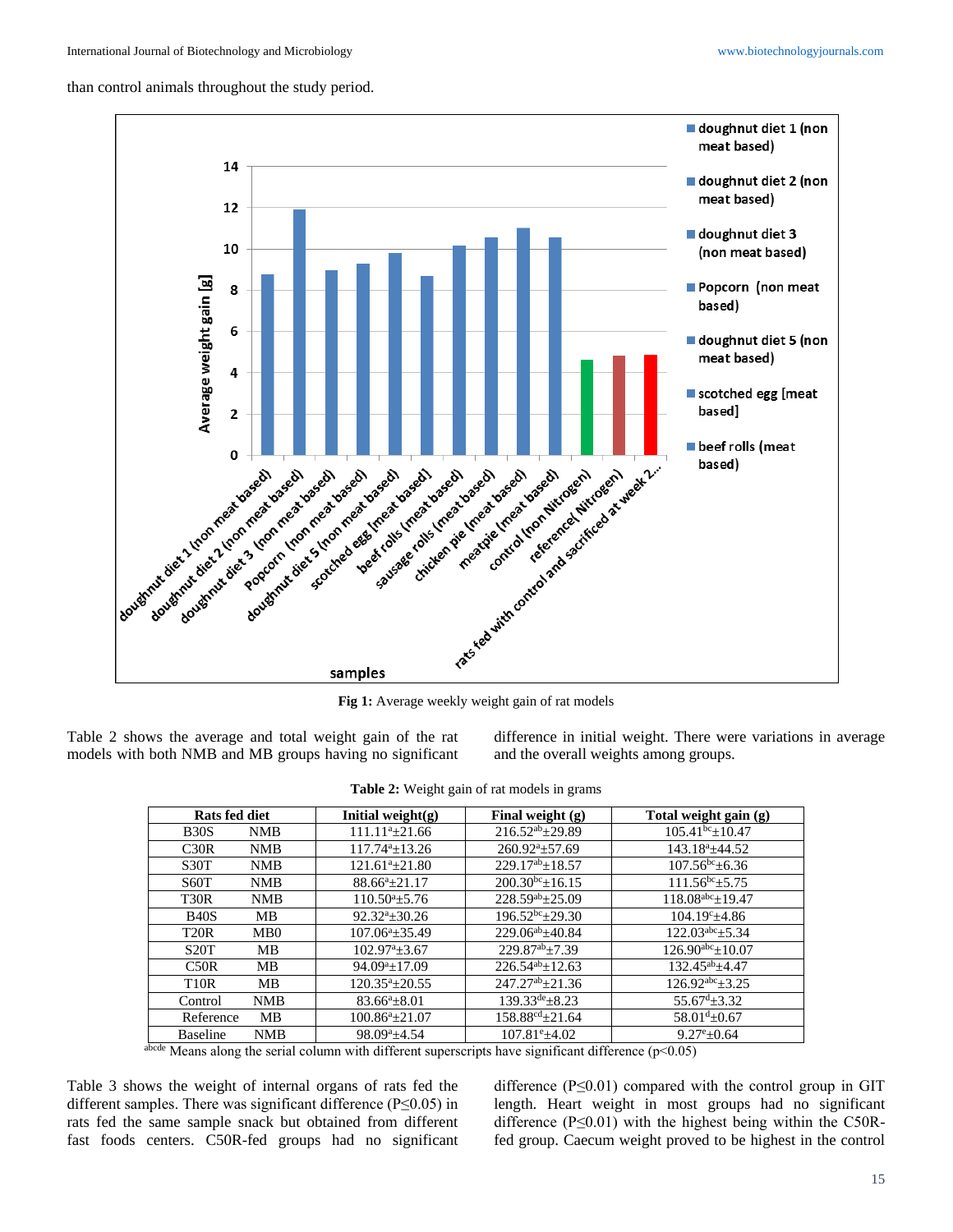group and lowest in the baseline group. Within the meat based group, C50R-fed had the highest Caecum weight; within nonmeat based group S60T-fed group had the highest Caecum weight. Liver weight was highest in the C50R fed group with the baseline group exhibiting the lowest value. There was no significant difference (P≤0.01) in kidneys weight in the nonmeat based groups;

Kidneys weight was highest in reference group. There was no significant difference ( $P \le 0.01$ ) in stomach weight in all groups except the baseline group having the lowest value. Physical abdominal fat accumulation was significantly different (P≤0.05) across all groups, but there appeared to be no significant difference (P≤0.01) between the control and baseline groups.

| <b>Table 3:</b> Weight of internal organs of the rat models |                                 |                                      |                                                                           |             |                                   |                    |                    |  |  |  |
|-------------------------------------------------------------|---------------------------------|--------------------------------------|---------------------------------------------------------------------------|-------------|-----------------------------------|--------------------|--------------------|--|--|--|
| Rats                                                        | Heart[g]                        | Caecum[g]                            | Liver $[g]$                                                               | Kidneys [g] | GIT[g]                            | Stomach [g]        | White fat [g]      |  |  |  |
| MAD                                                         | $\Omega$ cosh $\Omega$ $\Omega$ | $\cap$ 10 hcde $\cap$ 0 $\in$ $\Box$ | $\epsilon$ 02 $\epsilon$ abc $\epsilon$ 1 2 $\epsilon$ 1 0.4ab 0.10 $\pm$ |             | $\tau$ 0.4 abcd $\tau$ 0.7 $\tau$ | $2.213 \cdot 0.00$ | $7.09b \cdot 0.60$ |  |  |  |

| -----             |            | 110u1151              | $\text{Caccann}_{\text{[S]}}$ | $1.11$ $\mu$ $\mu$          | $1$ $\frac{1}{2}$ $\frac{1}{2}$ $\frac{1}{2}$ $\frac{1}{2}$ $\frac{1}{2}$ $\frac{1}{2}$ $\frac{1}{2}$ | 51151                       | $500114011 + 51$           | $11.111 \times 101$ $\left[ \frac{2}{2} \right]$ |
|-------------------|------------|-----------------------|-------------------------------|-----------------------------|-------------------------------------------------------------------------------------------------------|-----------------------------|----------------------------|--------------------------------------------------|
| <b>B30S</b>       | <b>NMB</b> | $0.60^{ab} \pm 0.07$  | $2.12^{bcde}+0.85$            | $6.036^{\text{abc}}\pm1.35$ | $1.04^{ab} \pm 0.10$                                                                                  | $7.84^{\text{abcd}} + 0.35$ | $3.21^{a}+0.89$            | $7.90^{ab}+0.60$                                 |
| C30R              | <b>NMB</b> | $0.56^{\rm b} + 0.35$ | $2.02cde+0.50$                | $5.29^{abc}+1.08$           | $0.98^{ab} \pm 0.16$                                                                                  | $8.63^{a}+0.42$             | $3.32^{a}+0.13$            | $6.99b+0.43$                                     |
| S <sub>30</sub> T | <b>NMB</b> | $0.78^{ab} + 0.08$    | $2.29^{bcde}+0.81$            | $6.76^{abc} + 0.96$         | $1.15^{ab} \pm 0.18$                                                                                  | $8.55^{ab} \pm 0.83$        | $3.05^{a}+0.11$            | $6.77^b \pm 0.79$                                |
| <b>S60T</b>       | <b>NMB</b> | $0.61^{ab} \pm 0.18$  | $2.98^{\text{abcd}}\pm 1.60$  | $4.71^{abc} + 0.76$         | $0.98^{ab} + 0.12$                                                                                    | $6.90cde+0.36$              | $3.28^a \pm 0.43$          | $4.69^{\circ}+0.81$                              |
| T <sub>30</sub> R | <b>NMB</b> | $0.64^{ab} + 0.05$    | $1.91cde+0.37$                | $7.87^{ab} + 3.15$          | $1.13^{ab}+0.16$                                                                                      | $7.79aabcd+0.28$            | $3.32^{a}+0.25$            | $8.41^{a}+0.44$                                  |
| <b>B40S</b>       | MВ         | $0.55^{b}+0.21$       | $1.66cde+0.72$                | $5.91abc+0.53$              | $1.20^{ab} + 0.46$                                                                                    | $7.73abcd+1.19$             | $3.17^{a}+0.27$            | $6.71b+0.34$                                     |
| T <sub>20</sub> R | MB.        | $0.74^{ab} + 0.16$    | 1.64 $\text{cde}_{\pm}0.19$   | $4.54^{bc}+0.92$            | $0.98^{ab} \pm 0.13$                                                                                  | $7.77^{\text{abcd}} + 1.05$ | $3.32^{a}+0.18$            | $7.64^{ab} + 1.07$                               |
| <b>S20T</b>       | MB.        | $0.52^b \pm 0.09$     | $1.48^{\text{de}}+0.45$       | $4.93^{abc}+0.60$           | $1.36^{\mathrm{a}} + 0.53$                                                                            | $8.60^{a}+0.55$             | $2.97^{\mathrm{a}} + 0.16$ | $7.39^{ab}+0.43$                                 |
| C <sub>50</sub> R | MВ         | $0.90^{a} + 0.07$     | $3.07^{abc} + 0.91$           | $7.92^{a}+2.71$             | $1.03^{ab} + 0.12$                                                                                    | $8.12^{abc}+1.02$           | $3.10^{a} + 0.91$          | $7.62^{ab}+0.93$                                 |
| T <sub>10</sub> R | MB.        | $0.74^{ab} \pm 0.14$  | $2.05cde+0.29$                | $6.30^{abc}+1.38$           | $1.14^{ab} \pm 0.17$                                                                                  | $8.45^{ab} + 0.09$          | $3.29^{a}+0.41$            | $7.32^{ab}+0.84$                                 |
| Control           | <b>NMB</b> | $0.61^{ab} + 0.04$    | $4.31^{a}+0.28$               | $6.18^{abc} + 0.26$         | $1.09bc \pm 0.12$                                                                                     | $7.17bcd+0.37$              | $3.40^{a}+0.44$            | $3.19^{d} + 0.31$                                |
| Reference         | MB.        | $0.60^{ab} + 0.02$    | $3.56^{ab} \pm 0.74$          | $7.11^{ab} + 2.93$          | $3.99^{a}+1.26$                                                                                       | $6.68^{de}+0.30$            | $3.33a \pm 0.49$           | $1.30^{\circ}+0.08$                              |
| <b>Baseline</b>   | <b>NMB</b> | $0.60^{ab} \pm 0.01$  | $1.27^{\rm e}{\pm}0.13$       | $3.59^{\circ}+0.59$         | $0.61^{\circ}$ ± 0.50                                                                                 | $5.74^{\circ}+0.37$         | $1.63^{\rm b} + 0.20$      | $3.43^{d}+0.37$                                  |

abcde Means along the serial column with different superscripts have significant difference ( $p < 0.05$ )

Table 4 shows an inverse correlation between average feed intake and dietary fiber ( $r = -0.587$ ,  $P \le 0.01$ ) and positively correlates with fat content ( $r=0.583$ , P $\leq 0.01$ ). There was significant difference ( $p \le 0.05$ ) within the baseline group when compared to other FFF groups in fecal output. There was no significant difference in the control and reference group, but when compared with the FFF groups a significant difference was observed. Fecal output of T30R-fed group [meat based group was <1g per day throughout the study period. Fecal energy correlated inversely with moisture content of feeds (r=- 0.367,

P≤0.05); directly with fat content (r=0.598, P≤0.01) and with gross energy of feeds ( $r=0.759$ ,  $P\leq 0.01$ ). Urinary energy showed a strong correlation with protein content of feeds  $(r=0.832, P\leq 0.01)$ ; with moisture content of feeds  $(r=0.546, T=0.546)$ P $\leq$ 0.01) and inversely with carbohydrate (r=-0.674, P $\leq$ 0.01) and gross energy (r=-0.448, P≤0.01). Metabolizable energy of feeds correlated with protein content of feeds (r=0.799, P $\leq$ 0.01) and with gross energy of feeds (r=0.642, P $\leq$ 0.01). Digestible energy correlated with protein content of feeds  $(r=0.776, P\leq 0.01)$  and with gross energy of feed  $(r=0.693, P\leq 0.01)$  $P \leq 0.01$ .

|              | Moisture   | Drv matter | Fat       | Ash      | D fiber    | Protein   | Carbohydrate | G energy   |
|--------------|------------|------------|-----------|----------|------------|-----------|--------------|------------|
| Av Fd intake | 0.291      | $-0.290$   | $0.583**$ | $-0.195$ | $-0.587**$ | $-0.212$  | $-0.312$     | 0.158      |
| Fecal energy | $-0.367*$  | $0.369*$   | $0.598**$ | 0.013    | $-0.232$   | 0.066     | 0.207        | $0.759**$  |
| Urine energy | $0.548**$  | $-0.547**$ | 0.124     | $-0.225$ | $-0.270$   | $0.832**$ | $-0.674**$   | $-0.448**$ |
| G eng intake | $-0.482**$ | $0.483**$  | $0.483**$ | 0.164    | $-0.106$   | $0.365*$  | $0.384*$     | $0.825**$  |
| M. energy    | $-0.526**$ | $0.525**$  | 0.085     | $0.375*$ | 0.169      | $0.799**$ | $0.584**$    | $0.642**$  |
| D. energy    | $-0.512**$ | $0.511**$  | 0.096     | $0.375*$ | 0.159      | $0.776**$ | $0.564**$    | $0.639**$  |

**Table 4:** Correlation of proximate composition, metabolizable and digestible energy of feeds

\*\* Correlation significant at P≤0. \*Correlation significant at P≤0.05

Table 5 shows a correlation between dietary fiber content of feeds and caecum weight of rat models ( $r=0.607$ ,  $P\leq 0.01$ ) and GIT weight ( $r=0.626$ , P $\leq 0.01$ ). An inverse correlation was observed between dietary fiber and physical abdominal fat (- 0.764, P≤0.01); dietary fiber and average feed intake (r=0.587, P≤0.01). Protein consumption correlated with kidney weight  $(r=0.606, P\leq 0.01)$ . A correlation was observed in carbohydrate content of feeds and caecum weight ( $r=0.389$ ,  $P\leq 0.05$ ) and inverse correlation existed between carbohydrate content and

physical abdominal fat ( $r=0.379$ ,  $P\leq 0.05$ ). There was correlation between fat content and abdominal fat (r=0.712, P≤0.01); GIT weight (r=0.541, P≤0.01) and average feed intake ( $r=0.583$ ,  $P\leq 0.01$ ); and an inverse correlation between fat and GIT length (r=-0.706, P $\leq$ 0.01), caecum weight (r=-0.714, P≤0.01) and liver weight (r=-0.407, P≤0.05). A correlation existed between average feed intake and physical abdominal fat ( $r=0.863$ ,  $P \le 0.01$ ) and average feed intake and GIT weight ( $r=0.620$ ,  $P\leq 0.01$ ).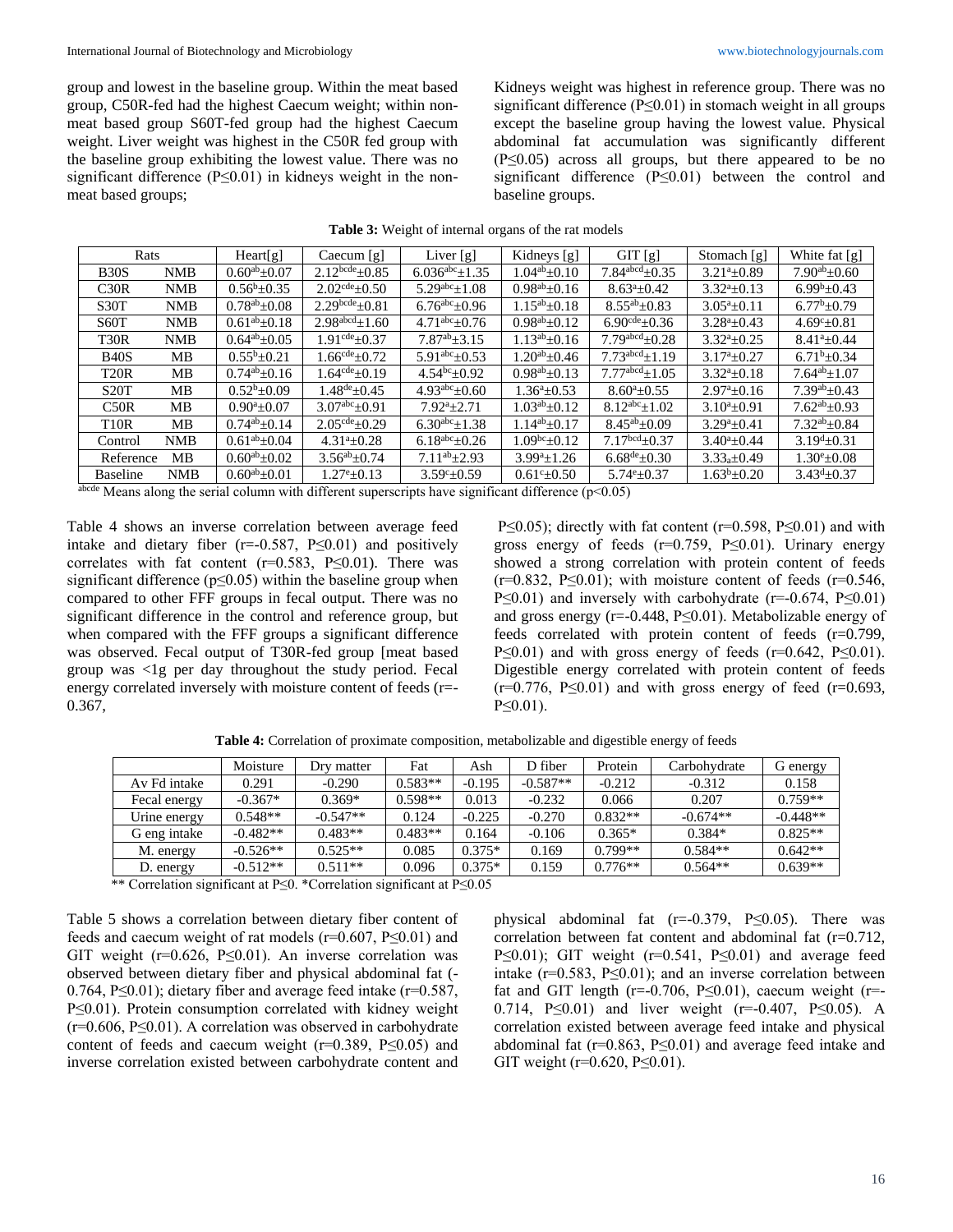| <b>Table 5:</b> Correlation of proximate composition of feeds; average feed intake and weight of internal organs of the rat models |  |  |  |  |  |
|------------------------------------------------------------------------------------------------------------------------------------|--|--|--|--|--|
|------------------------------------------------------------------------------------------------------------------------------------|--|--|--|--|--|

|             | moisture | D matter  | fat        | ash       | D. fiber   | Protein   | <b>CHO</b> | G. energy  | Av. feed  |
|-------------|----------|-----------|------------|-----------|------------|-----------|------------|------------|-----------|
| Heart wgt   | 0.263    | $-0.263$  | $-0.036$   | $-0.176$  | $-0.213$   | $-0.157$  | $-0.153$   | $-0.224$   | 0.187     |
| Caecum wgt  | $-0.284$ | 0.284     | $-0.714**$ | $0.399*$  | $0.607**$  | $-0.050$  | $0.389*$   | $-0.191$   | $0.481**$ |
| Liver wgt   | 0.104    | $-0.105$  | $0.407*$   | $-0.182$  | $-0.057$   | 0.276     | $0.448**$  | $-0.541**$ | $-0.038$  |
| Whitfat wgt | $0.385*$ | $-0.385*$ | $0.712**$  | $0.488**$ | $-0.764**$ | $-0.290$  | $-0.379*$  | 0.099      | $0.863**$ |
| Kidney wgt  | $-0.111$ | 0.112     | $-0.291$   | 0.053     | 0.255      | $0.606**$ | 0.034      | $-0.109$   | $-0.366*$ |
| GIT wgt     | $0.346*$ | $0.346*$  | $0.541**$  | $-0.520$  | $0.626**$  | $-0.198$  | $-0.325$   | 0.003      | $0.620**$ |
| Stomac wgt  | $-0.094$ | 0.095     | $-0.095$   | 0.065     | 0.110      | 0.047     | 0.091      | 0.057      | 0.271     |

\*\* Correlation significant at P≤0.01 \*Correlation significant at P≤0.05 CHO: Carbohydrates; GIT: Gastro intestinal tract

#### **Discussion**

The concentration of metabolizable and digestible energy were greater in non-meat based fed group  $P<0.05$  when compared to the meat based fed group, but when compared with the control group; the meat based fed group had higher values except sample B40S where there was no significant difference P>0.05 with reference group. The rats fed FF containing high dietary fiber had the highest metabolizable energy which is similar to a study on human subjects where the group that consumed the highest dietary fiber content had a higher metabolizable energy when compared with the low dietary fiber group (Baer *et al*., 1997) [7] . The metabolizable energy value of dietary fiber is a function of combustible energy content and digestibility (Livesey, 1990)<sup>[43]</sup>. Dietary fiber of feeds correlates positively with metabolizable energy at P<0.05 in this study, because the combustible energy of dietary fiber is relatively consistent, changes in digestibility will affect the metabolizable energy value (Baer *et al*., 1997) [7] .

Protein content of samples correlated inversely with metabolizable energy (-0.799) and digestible energy (-0.776) at P<0.01 however, there was a significant correlation between carbohydrate content of diet and metabolizable energy  $(0.584)$  and digestible energy  $(0.564)$  at P<0.01 which is similar to work done by Wang *et al.* (2104)<sup>[73, 74]</sup>. There was an inverse correlation between protein intake and metabolizable energy. This tally with a study carried out on human (Baer *et al*., 1997) [7] .

Metabolizable energy and digestible energy correlate with gross energy intake at P< 0.01 in this study as the actual metabolizable energy value of mixed diets depends on the overall composition of the diet and, thus, it may be more difficult to predict the metabolizable energy content of mixed foods based on the amount of the individual macronutrients (Baer *et al.*, 1997<sup>[7]</sup>; Garcia, 2003)<sup>[31]</sup>. Metabolizable energy correlates inversely with sodium, chlorine and potassium contents of diets at P<0.05 and positive correlation with magnesium and zinc at P<0.05. There was an inverse correlation between metabolizable energy and mono-sodium glutamate at P<0.01.

The digestible energy (Kcal) for the FF was more compared to the control and reference groups  $(P<0.001)$ , this could be as e result of the fatty acids present in the fast foods since long chain unsaturated fatty acids are easily digestible than saturated fatty acids (Weiss and Wyatt, 2004<sup>[75]</sup>; Harvartine and Allen, 2006)<sup>[33]</sup>. This indicates that the FF would provide more energy compared to the control or reference samples. Previous studies either measured the energy balance or the energy intake to output through bomb calorimetry (Behall and

Howe, 1996, Garcia, 2003)<sup>[31]</sup>. or determined the energy value through specific calculations or general estimations (Mathers, 1992<sup>[49]</sup>; Roberfroid, 1999; Garcia, 2003)<sup>[31]</sup>. The digestible energy in this study was calculated using the Livesey  $(1991)$ <sup>[44]</sup>. method. There was an inverse correlation between fecal energy and moisture content of feeds at P<0.01. The sharp increase in fecal weight of group S20T (metabolic period 3), group T20R (metabolic period 3 and 5) and group S60T (metabolic period 3) might be due to the proliferation of beneficial bacteria in the colon (Hylla *et al.*, 1998)<sup>[35]</sup>.

There was no significant difference in the non-meat based group in relation to average weight gain (P>0.05) except in the C30R group where weight gain was highest at the end of the six metabolic periods. This agrees with the work done on resistance starch where there was no significant difference in weight gain in all groups (Garcia, 2003)<sup>[31]</sup>. Though when compared with the control and reference groups there appeared to be significant difference within groups. This could be attributed to the composition of the reference/control diet which has lower fat value and decreased overall energy intake (food consumption) in these groups in comparison to the fast foods sample groups. This corroborates the work carried out on rats fed resistance starch where energy consumption and weight gain was more in resistant starch group when compared with control (Garcia, 2003)<sup>[31]</sup>. There was no correlation between average/total weight gain and protein in this study.

There was significant correlation between protein intake and kidneys weight in rat models ( $r= 0.606$ ; P $\leq 0.01$ ) in this study, this may be as a result of the protein being majorly from animal sources.

There was a significant inverse correlation between dietary fiber and saturated fatty acids ( $r = -0.685$ ; P<0.01), cholesterol  $(r= -0.464; P<0.01)$  and trans fatty acids  $(r= -0.420; P<0.05)$ in this study. Pereira *et al*. (2005) [58] . found association between increased intake of dietary fiber and lowering of blood lipids especially cholesterol, improving glycemic index and increasing hyper-insulinemia. Dietary fiber intake has been found to increase the process of digestion and bowel movement, while inadequate intake was reported to predispose consumers to cancer of the colon, constipation, irritable bowel syndrome, overweight and obesity, coronary heart disease and diabetes (Wu *et al*., 2003) [78] . Dietary fiber has been shown to alter large bowel transit time in dogs (Lewis *et al*., 1994), there was correlation between dietary fiber and fecal output at  $(r= 0.378; P<0.05$  in this study. The effects of dietary fiber on stool quality may be related to the length of cellulose fiber rather than the absolute amount of fiber (Wichert *et al*., 2002) [77] . Similarly, in cats the addition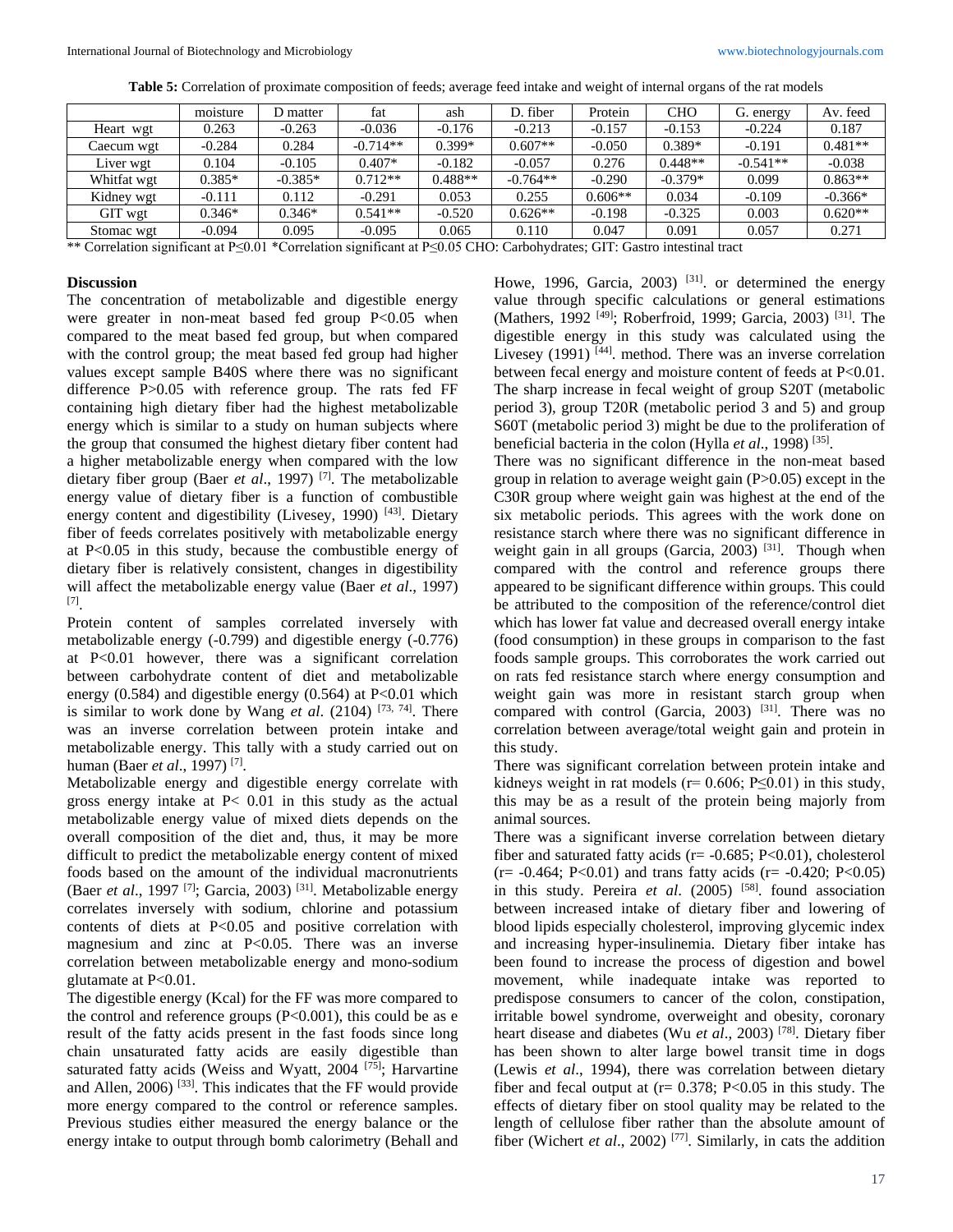of dietary fiber in the form of long-fiber cellulose enhances stool quality (Prola *et al.*, 2010)<sup>[61]</sup>.

The gross energy intake correlated significantly with fecal energy, metabolizable and digestible energy; protein efficiency ratio and fat at P<0.01, and correlated inversely with urinary energy and protein value at  $P<0.05$  and  $P<0.01$ respectively which is similar to work done by Pederson *et al*. (2007) and Wang *et al*. (2014) [73, 74] .

Increasing evidence associates the consumption of a diet high in carbohydrates, with high prevalence of metabolic syndrome (Gerritis and Tsalikian, 1993; Mendez *et al*., 2013), calories from carbohydrates ranged from 20% to as high as 71.68% in this study. This seems to explain the relatively high weight gain seen in S60T-fed rats.

Fat content of the samples is inversely correlated with ash and dietary fiber content P<0.01; and total carbohydrate at P<0.05. This is similar to a research done on dietary fiber, metabolizable energy and nutrient digestibility of mixed diet fed humans (Baer *et al*., 1997) [7] . where total carbohydrate content was inversely correlated with the amount of fat. Percentage contribution of dietary fat to this energy value ranged from 9.8% to 57.39%, this corroborates the work on non-alcoholic liver disease in rats fed westernized diets identified that typical westernized diet is rich in saturated fatty acids and cholesterol and provides about 35–40% energy from fat (Riserus, 2008 [62] ; Tang *et al*., 2014) [66] . This is particularly important for young children who have limited gastric capacity, provide essential fatty acids and their influence on the absorption of lipo-soluble nutrients (Jose *et al*., 1989) [36] .

Looking at each metabolic period according to weight gain there was significant difference in weight gain over the six metabolic periods within groups with weight gain increase between metabolic period 4 and 5 in samples C50R, T20R, T10R and S20T with  $\geq$  3g. Average weight gain of rats correlated positively with white fat weight of rats (0.732 at P≤0.01). This is similar to Leibowitz *et al*. (2007) who measured the pre-pubertal weight gain in Sprague–Dawley rats on a high-fat diet at 30–35 days of age, the findings showed that weight gain is significantly, positively correlated with body fat accrual at maturity and more strongly related than the pre-pubertal measures of absolute body weight or daily energy intake. Average feed intake correlated strongly with white fat weight at ( $r=0.863$ ,  $P\leq 0.01$ ), which is similar to previous research on winstar rats fed cafeteria diets; the cafeteria fed group became heavier in weight than the control group which was attributed to the consumption of high energy from fat and carbohydrate cafeteria diet (Pinto and Seraphim, 2012) [59] .

There was an inverse correlation in average feed intake and dietary fiber of feeds which is attributable to an increase satiety in the diet of the FF group when compared with the control and reference group which are high in fiber value per 100g of edible portion and positive correlation between average feed intake and fecal energy at P<0.01. Average weight gain correlated with ash and moisture content significant at P<0.05.

Fecal excretion of rats is similar to human; fecal bulk when compared with the control and reference group in this study showed a significant difference in group T20R which had the highest in all fast food samples. Such an increase in fecal bulk was observed with the consumption of resistant starch in rats (Garcia, 2003) [31] , the greater the resistant starch composition of a diet, the greater the fecal bulk (Silvester *et al*., 1995).

Organ weight can be the most sensitive indicator of the effect of an experimental compound (Michael *et al*., 2007 [51] ; Ajayi et al., 2012)<sup>[3]</sup>, as significant differences in organ weight between treated and untreated animals may occur in the absence of any morphological changes (Bailey *et al*., 2004 [8] ; Ajayi *et al.*, 2012)<sup>[3]</sup>. There were differences in organs weights across all groups when compared with the control and reference groups which could be attributed to variability in feed composition and intake (quantity), feed digestibility and utilization as observed by Ferrel and Koong,  $(1986)$ <sup>[25]</sup>. Observations from toxicological studies have reported complications often due to differences in body weights between groups (Ajayi *et al.*, 2012)<sup>[3]</sup>. Other parameters that are commonly used for analysis of organ weight are the ratio of the organ weight to body weight (to account for differences in body weight) and the ratio of the organ weight to the brain weight which are generally classified as relative ratios (Bailey *et al*., 2004 [8] ; Ajayi *et al*., 2012) [3] . Base line information on organ-body weight data is very important in various spheres of veterinary medicine and biological science (Gangrade, 2009) [30]. as any deviation from the normal weight is suggestive of the presence of some pathology (Tanna *et al.*, 2011)<sup>[67]</sup>. In this study, the average weight gain correlates positively with gastrointestinal tract (GIT) weight at P≤0.01 and inversely with GIT length, caecum weight and kidney weight at P≤0.01. This may reflect the functional capacity but not the functional efficacy of organs to support body size (Ozgur *et al*., 2006) [56] .

Liver weight of C50R-fed rats had a significant difference compared to other groups. Liver weight significantly correlates with GIT length ( $r=0.507$ ,  $P\leq 0.01$ ), this reflects the roles of these organs in nutrients absorption and partitioning (Ozgur *et al*., 2006) [56] . A correlation existed between liver and total carbohydrates and fat at P≤0.05 and P≤0.01 respectively and negatively with gross energy at  $P \le 0.01$  in this study; this can be attributed to liver being an organ that regulates the metabolism of glucose, proteins and fat. Storage of lipids occurs in hepatocytes as free fatty acids, triglycerides and cholesterol, whereby the liver is the main organ which synthesizes triglycerides and cholesterol (Donnelly *et al*., 2005) [20] .

Heart weight of C50R-fed rats had a significant difference from other groups; most of the fast food-fed rats had no significant difference in heart weight from the control, reference and baseline groups. These data were consistent with the overall trends and incidence and severity of cardiomyopathy seen in some comparable studies (Roe *et al*., 1995 [64] ; Kemi *et al*., 2000 [39] ; Keenan *et al*.,2000 [39] ; Faine *et al.*, 2002<sup>[23]</sup>; Wan *et al.*, 2003; Keenan *et al.*, 2005)<sup>[37]</sup>.

Kidneys weight was highest in the reference group, during the study there was high mortality rate within this group within  $7<sup>th</sup>$ and  $12<sup>th</sup>$  week of study which could maybe be associated with any form of renal disease, an important co-morbidity factor that contributed to the morbidity and the overall mortality in the adlibitum fed rats ( Keenan *et al*., 2005) [37] . these changes were gradual and progressive, and correlated with a steady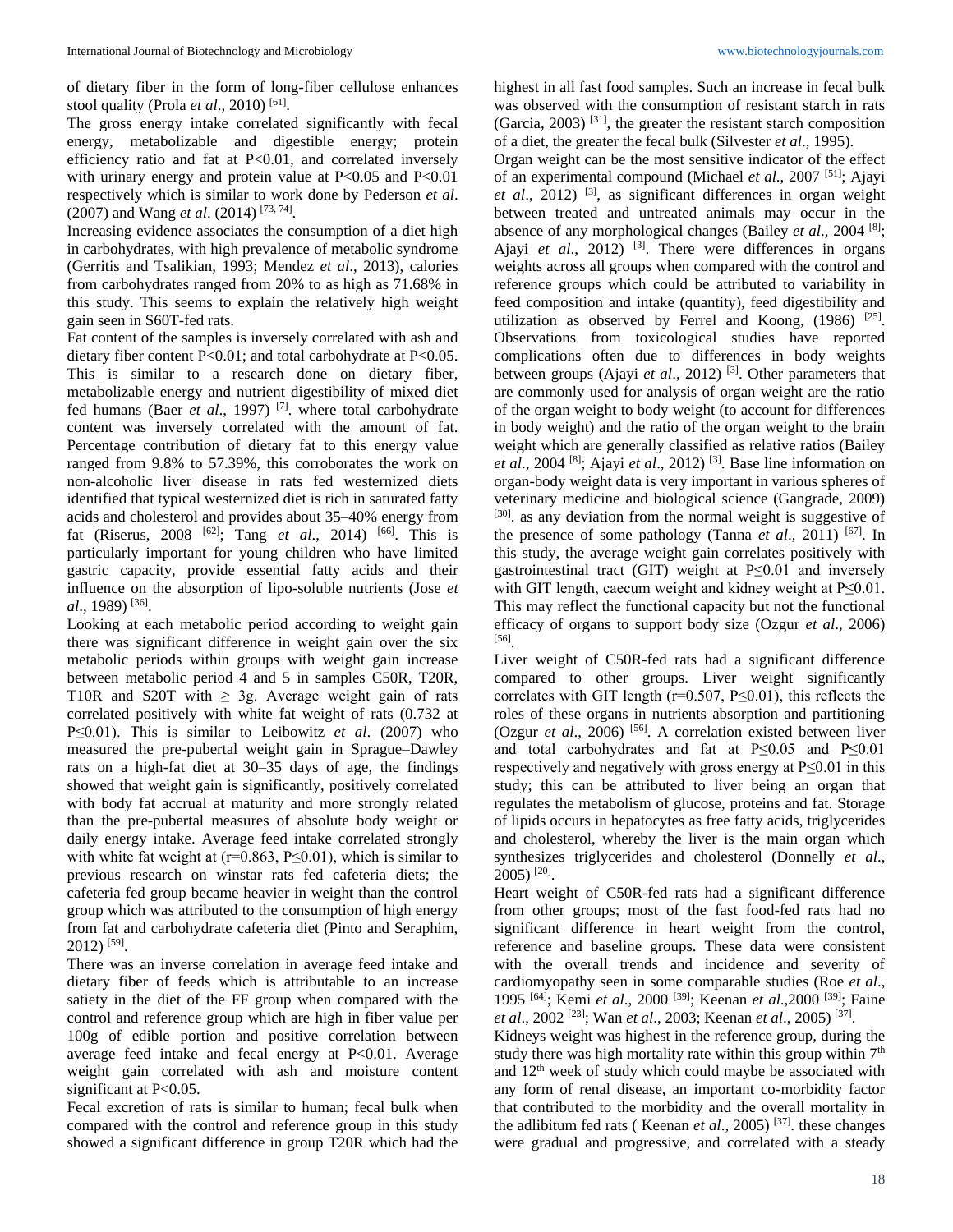decline in renal function as measured by clinical biochemistry, creatinine clearance, urinalyses and urine protein electrophoresis, as reported by Keenan *et al.* (2000)<sup>[39]</sup>. The early events in the development of chronic nephropathy occurs as early as 14 study weeks, with measurable increases in kidney size, glomerular hypertrophy, hypertrophy of the entire nephron and a loss of renal function in response to the metabolic overload from increased food intake and rapid growth (Keenan *et al.*, 2000) <sup>[39]</sup>; and diet-induced hypercholesterolemia worsens kidney pathology produced by hypertension in Dahl-sensitive rats compared to rats fed a regular rat chow low in cholesterol (Tolins *et al.*, 1992<sup>[69]</sup>; Danda et al., 2005)<sup>[18]</sup>.

## **Conclusion and Recommendations**

This study revealed that the more protein and salts in the diet, the less the unspent energy derived from the diets; however, feeds with higher unspent energy tends to increase organ weights and thereby a risk factor to increased pathogenesis of diseases and mortality in rats. Based on the findings, it is recommended that feed should contain adequate nutrients so as to reduce unspent energy, risk factors, and spreading of diseases and even deaths in sampled rats.

## **References**

- 1. Adeyeye EI. Waste Yield Proximate and Mineral Composition of Three Different Types of Land Snails Found in Nigeria. International Journal of Food Science and Nutrition. 1996; 47:111-116.
- 2. Adeyeye EI, Agesin OO. Dehulling the African Yam Bean (Sphenostylis stenocarpa Hochst) Seeds: Any Nutritional Importance? Note I. Bangladesh Journal of Scientific and Industrial Research. 2007; 42(2):163-174.
- 3. Ajayi IE, Shawulu JC, Nafarda WD. Organ Body Weight Relationship of Some Organs in the Male African Grasscutter. Journal of Advanced Veterinary Research. 2012; 2:286-90.
- 4. Ascherio A, Rimm EB, Herman MA, Giovannucci EL, Kawachi I, Stampfer MJ, et al. Intake of Potassium, Magnesium, and Fiber and Risk of Stroke among US men. Circulation. 1998; 98:1198-204.
- 5. Assis dos Passos Maria E, Moreira Carolina F, Pacheco Maria-Teresa B, Iracema T, Lopez, Maria-Lucia M, Valente-Mesquita, et al. Proximate and Mineral Composition of Industrialized Biscuits. Food Science and Technology Campinas. 2013; 33(2):2013.
- 6. Association of Official Agricultural Chemists (AOAC). Official Methods of Analysis, 20th ed., AOAC International, Gaithersburg, MD, 2010. http://www.aoac.org.
- 7. Baer DJ, Rumpler WV, Miles Carolyn W, Fahey GC. Dietary Fiber Decreases the Metabolizable Energy Content and Nutrient Digestibility of Mixed Diets Fed to Humans. Journal of Nutrition. 127(4):579-586.
- 8. Bailey SA, Zidell RH, Perry RW. Relationships Between Organ Weight and Body/Brain Weight in the Rat: What Is the Best Analytical End Point. Journal of Toxicology and Pathology. 2004; 32:448-466.
- 9. Behall KM, Howe JC. Resistant Starch as Energy. Journal of American, 1996
- 10. Bender A. Meat and Meat Products in Human Nutrition in Developing Countries, FAO Nutrition Paper 53, FAO: Rom, 1992, 1.
- 11. Bowman SA, Gortmaker SL, Ebbeling CB, Pereira MA, Ludwig DS. Effect of Fast Food Consumption on Energy Intake and Diet Quality among Children in a National Household Survey. Journal of Paediatrics. 2004; 113:111- 120.
- 12. Bressani R, Sanchez M, Morales E. Chemical Composition of Grain Amaranth Cultivars and Effects on Processing on Nutritional Quality of Food. Review Internationa. 1992; 1:23-49.
- 13. Callabero B. Obesity in Developing Countries. Biological and Ecological Factors. Journal of Nutrition. 2001; 131:866-70.
- 14. Castrillo C, Herera M, Baucells MD. Methods for predicting the energy value of pet foods. Revista Brasileira de Zooteenia. No spe vicosa, 2009, 38.
- 15. Cheim Maria G, Oliveira EA, Arantes Vanessa C, Veloso RV, Reis Marise A, Gomes-da-Silva Maria H, et al. Effect of Nutritional Recovery with Soybean Flour Diet on Body Composition, Energy Balance and Serum Leptin Concentration in Adult Rats. BioMed Central. Nutrition and Metabolism. 2009; 6:34. doi:10.1186/1743-7075-6- 34.
- 16. Cheim Maria G, Oliveira EA, Arantes Vanessa C, Veloso RV, Reis Marise A, Gomes-da-Silva Maria H, et al. Effect of Nutritional Recovery with Soybean Flour Diet on Body Composition, Energy Balance and Serum Leptin Concentration in Adult Rats. BioMed Central. Nutrition and Metabolis, 2009, 6:34. doi:10.1186/1743-7075-6-34.
- 17. College of Nutrition. 15(3):248-254.
- 18. Danda RS, Habib NM, Rincon-Choles H, Bhandari BK, Barnes JL, et al. Kidney Involvement in a Nongenetic Rat Model of Type 2 Diabetes. Kidney International. 2005; 68:2562-2571.
- 19. Dickinson A. Recommended Intakes of Vitamins and Essential Minerals. Council for Responsible Nutrition, 2002.
- 20. Donnelly KL, Smith CI, Schwarzenberg SJ, Jessurun J, Boldt MD, Parks EJ, et al. Sources of Fatty Acids Stored in Liver and Secreted via Lipoproteins in Patients with Nonalcoholic Fatty Liver Disease. Journal of Clinical Investigation. 2005; 115:1343-1351.
- 21. Drewnowski A. Nutrition Transition and Global Dietary Trends. Journal of Nutrition. 2000; 16:486-7.
- 22. Eunmi K, Jinho C. The evaluation of metabolizable energy in traditional Korean food for protein sources. Journal of Ethnic foods. 2015; 2(4):179-185.
- 23. Faine LA, Diniz YS, Almeida JA, Novelli ELB, Ribas BO. Toxicity of ad lib. Overfeeding: Effects on cardiac tissue. Journal of Food Chemistry and Toxicology. 2002; 40:663-8.
- 24. Fairweather-Tait SJ. The Importance of Trace Metal Specification in Nutrition Sciences. Fresnius. Journal of Analytical Chemistry. 1999; 363:536-40.
- 25. Ferrel CL, Koong KJ. Influence of Plane of Nutrition on Body Composition, Organ Size and Utilization of Sprague-Dawley rats. Journal of Nutrition. 1986; 116:2525-2535.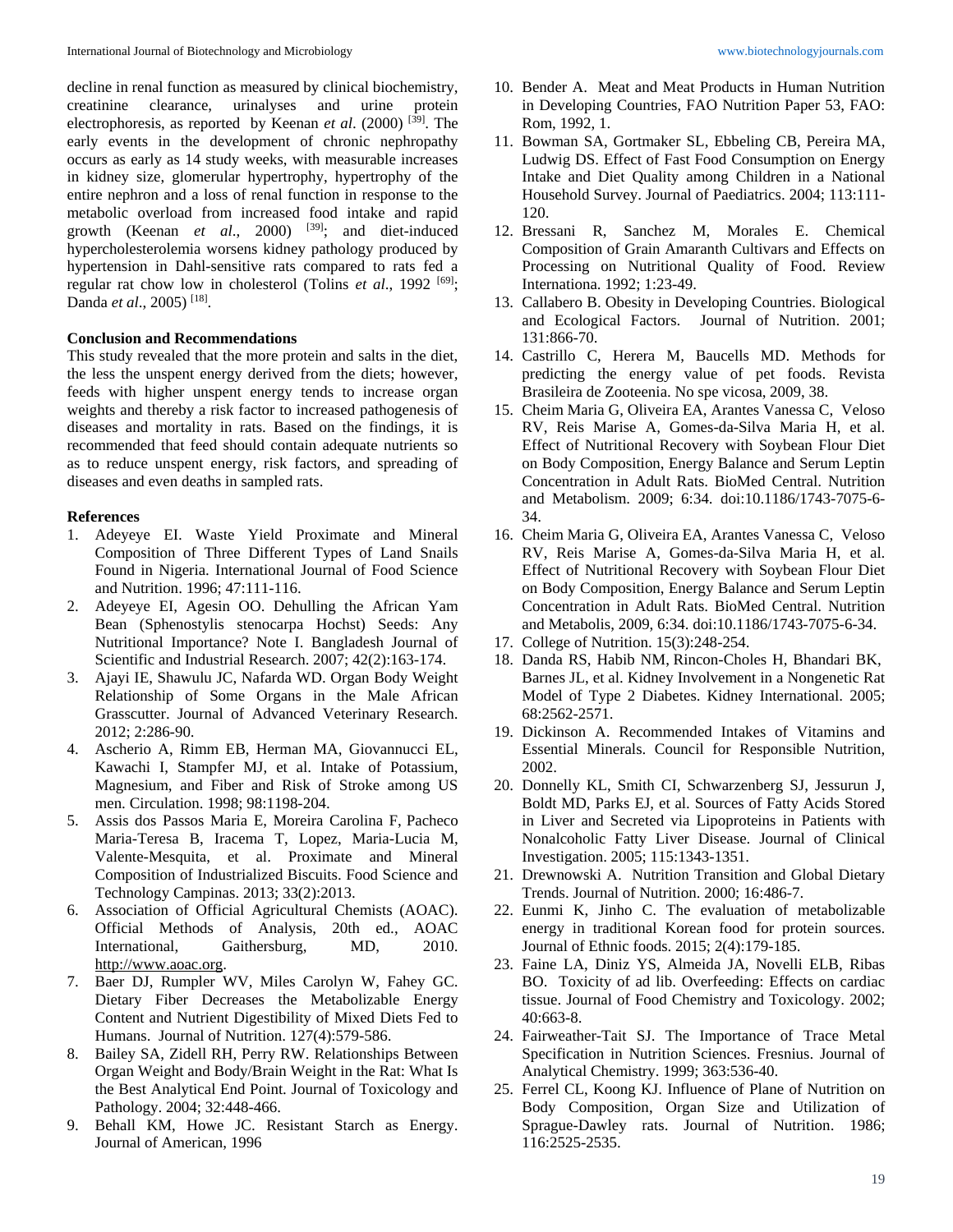- 26. Flecks H. Introduction to Nutrition, 3rd edition Macmillan: New York, 1976, 1.
- 27. Food and Agriculture Organization (FAO). Roots, Tubers, Plantain and Bananas in Human Nutrition. Food and Agriculture Organization of the United Nations, Rome, Italy, 1998.
- 28. Food and Nutrition Board (FNB). Dietary, Functional, and Total Fiber. Retrieved August 6, from Dietary Reference Intakes for Energy, Carbohydrates, Fiber, Fat, Fatty Acids, Cholesterol, Protein, and Amino Acids, 2000. http://books.nap.edu /books/0309085375 /html/265.html.
- 29. Food and Nutrition Board, Institute of Medicine (FNB/IM). Dietary Reference Intakes: Vitamin A, Vitamin K, Arsenic, Boron, Chromium, Copper, Iodine, Iron, Manganese, Molybdenum, Nickel, Silicon, Vanadium, and Zinc. National Academy Press, Washington, D.C, 2001.
- 30. Gangrade RP. Organ Weights and its Correlation with Body Weight- A Post Mortem Study. Journal of Forensic and Toxicology. 2009; 2:26.
- 31. Garcia Tanya A. The Metabolizable Energy Value of Physiologic Effects of HI MAIZE Resistant Starch in Male Rats. A Thesis in Human Ecology. Louisiana State University, U.S.A. (Dec.2003), 2003.
- 32. Gerrits PM, Tsalikian E. Diabetes and Fructose Metabolism. American Journal of Clinical Nutrition. 1993; 58:796S-799S.
- 33. Harvatine KJ, Allen MS. Effects of Fatty acid Supplements on Ruminal and Total Tract Nutrient Digestion in Lactating Dairy Cows. Journal of Dairy Science. 2006; 89:1092-1103.
- 34. He Q, Heo M, Heska S, Wang J, Pierson RN, Albu JZ, et al. Total Body Potassium differs by Sex and Race Across the Adult Age Span. American Journal of Clinical Nutrition. 2003; 78:72-77.
- 35. Hylla S, Gostner A, Dusel G, Anger H, Bartram HP, Christi SU, et al. Effects of Resistant Starch on the Colon in Healthy Volunteers: Possible Implications for Cancer Prevention. American Journal of Clinical Nutrition. 1998; 67:136-142.
- 36. Jose MB, Banjamin T, Moise BR, Nevin SS. Nutritional Goals for Health in Latin America. UNU Food and Nutrition Bulletin, 1989, 85.
- 37. Keenan KP, Hoe Chao-Min, Mixson Lori, Mccoy Carol L, Coleman JB, Mattson Britta A, et al. Diabesity: A Polygenic Model of Dietary-Induced Obesity from Adlibitum Overfeeding of Sprague–Dawley Rats and Its Modulation by Moderate and Marked Dietary Restriction. Journal of Toxicology and Pathology. 2005; 33(6):650- 674.
- 38. Keenan KP, Ballam GC, Dixit R, Soper KA, Laroque P, Mattson BA, et al. The Effects of Diet, Overfeeding and Moderate Dietary Restriction on Sprague–Dawley Rat Survival, Disease and Toxicology. Journal of Nutrition. 1997; 127:851S-6S.
- 39. Kemi M, Keenan KP, McCoy C, Hoe CM, Soper KA, Ballam GC, et al. The Relative Protective Effects of Moderate Dietary Restriction Versus Dietary Modification on Spontaneous Cardiomyopathy in Male

Sprague–Dawley Rats. Journal of Toxicology and Pathology. 2000; 28:285-96.

- 40. Kleiber M. The fire of life: An Introduction to Animal Energetics. New York: R. E. Krieger, 1975.
- 41. Ledikwe JH, Blanck HM, Kettel KL, Serdula MK, Seymour JD, Tohill BC, et al. Dietary Energy Density is Associated with Energy Intake and Weight Status in United States Adults. American Journal of Clinical Nutrition. 2006; 83:1362.
- 42. Liebowitz KL, Chang GQ, Pamy PS, Hill JO, Gayles EC, et al. Weight Gain Model in Prepubertal Rats: Prediction and Phenotyping of Obesity-Prone Animals at Normal Body Weight. International Journal of Obesity, 2007, 1- 12.
- 43. Livesey G. Energy Value of Unavailable Carbohydrate and Diets: an Inquiry and Analysis. American Journal of Clinical Nutrition. 1990; 51:617-637.
- 44. Livesey G. Calculating the Energy Values of Foods: Towards New Empirical Formulae Based on Diets with Varied Intakes of Unavailable Complex Carbohydrates. European Journal of Clinical Nutrition. 1991; 45:1-12.
- 45. Livesey G. Metabolizable Energy of Macronutrients. American Journal of Clinical Nutrition. 1995; 62:1135S-1142S.
- 46. MAFF. The Analysis of an Agriculture Materials. 2nd Edn., HMSO., London, 1981, 22.
- 47. Mariam S. Nutritive Value of Three Potential Complementary Food Based Cereals and Legumes. African Journal of Food and Agriculture. 2005; 5:1-15.
- 48. Martinez JA. Body Weight Regulation Causes of Obesity. Proceedings of Nutrition Society. 2000; 59:337-45.
- 49. Mathers JC. Energy Value of Resistant Starch. European Journal of Clinical Nutrition. 1992; 46:S129-130.
- 50. Mendez de Castro UG, Souza dos Santos RA, Silva ME, Geraldo de Lima W, Maria José CS, Alzamora A, et al. Age-dependent Effect of High-Fructose and High-Fat Diets on Lipid Metabolism and Lipid Accumulation in Liver and Kidney of Rats. Lipids in Health and Disease. 2013; 12:136. doi:10.1186/1476-511X-12-136.
- 51. Michael B, Yano B, Sellers RS, Perry R, Morton D, Roome N, et al. Evaluation of Organ Weights for Rodent and Non-rodent Toxicity Studies: A Review of Regulatory Guidelines and a Survey of Current Practices. Journal of Toxicologic Pathology. 2007; 35:742-750.
- 52. Miller DS, Judd PA. The Metabolizable Energy Value of Foods. Journal of Food Science and Agriculture. 1984; 35:111-116.
- 53. Moldawer M, Zimmerman SJ, Collins LC. Incidence of Osteoporosis in Elderly Whites and Elderly Negroes. Journal of American Medical Association. 1965; 194:859.
- 54. Otemuyiwa IO, Adewusi RSA. Nutrient Composition of Some Foods from a Nigeriam Eatery. Journal of Food Chemistry and Nutrition. 2014; 2(1):11-18.
- 55. Ozelci A, Romas DR, Veleille GA. Influence of Diet Composition on Nitrogen Balance and Body Composition in Meal-eating and Nibbling Rats. Journal of Nutrition. 1997; 107:1768-1774.
- 56. Ozgur k, Armagan H, Ahmet Y, Zafer O, Filkrulla K, Emel B, et al. Reference Values for some Physiological and Biochemical Parameters in Rats Fed at Puberty.